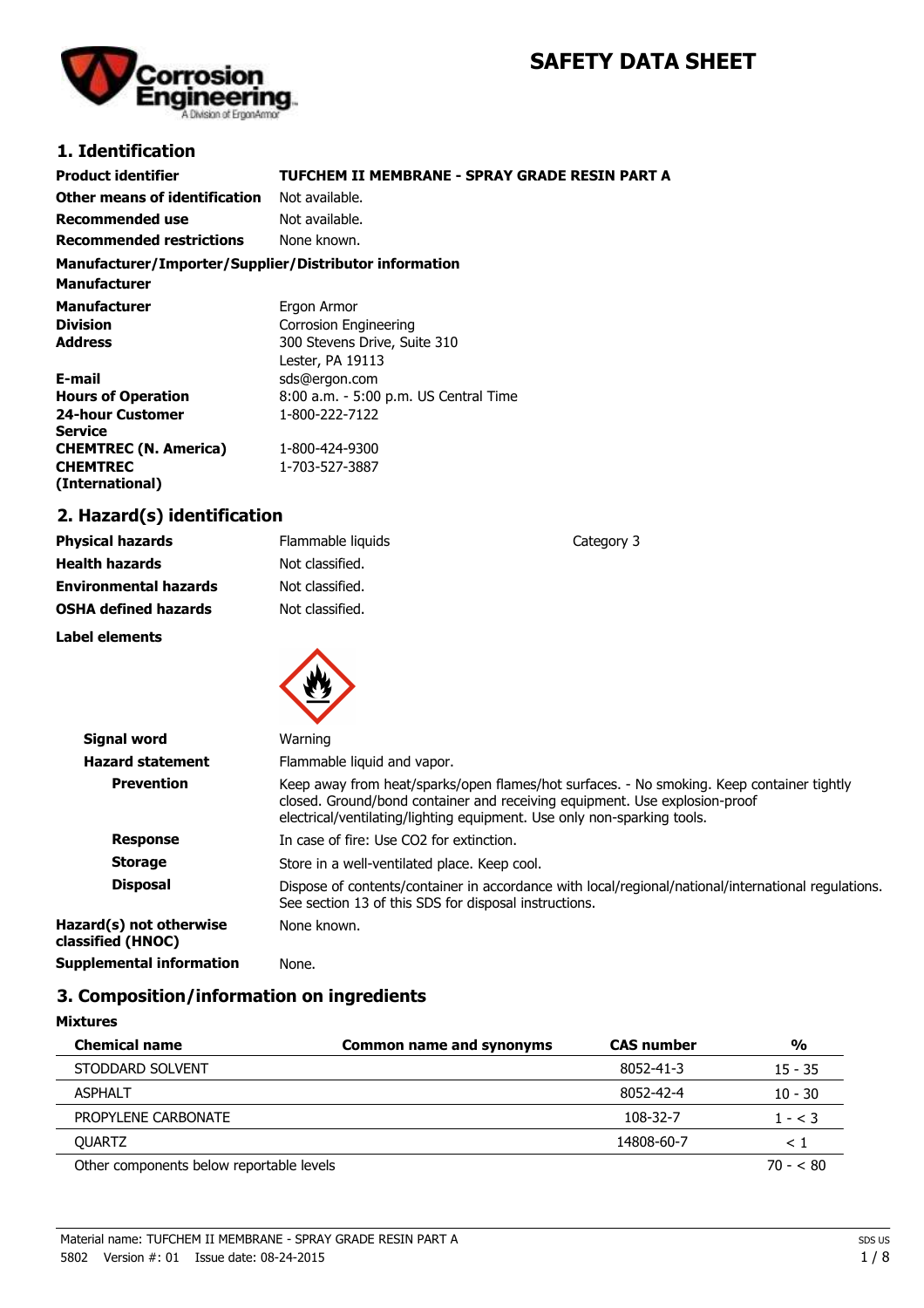#### **4. First-aid measures**

| <b>Inhalation</b>                                                                   | Remove victim to fresh air and keep at rest in a position comfortable for breathing. Oxygen or<br>artificial respiration if needed. Do not use mouth-to-mouth method if victim inhaled the substance.<br>Induce artificial respiration with the aid of a pocket mask equipped with a one-way valve or other<br>proper respiratory medical device. Get medical attention if symptoms occur.                                                                                                                                                         |
|-------------------------------------------------------------------------------------|----------------------------------------------------------------------------------------------------------------------------------------------------------------------------------------------------------------------------------------------------------------------------------------------------------------------------------------------------------------------------------------------------------------------------------------------------------------------------------------------------------------------------------------------------|
| <b>Skin contact</b>                                                                 | Wash off with soap and plenty of water. For minor skin contact, avoid spreading material on<br>unaffected skin. If skin irritation occurs: Get medical advice/attention.                                                                                                                                                                                                                                                                                                                                                                           |
| Eye contact                                                                         | Immediately flush eyes with plenty of water for at least 15 minutes. If a contact lens is present, DO<br>NOT delay irrigation or attempt to remove the lens. Remove contact lenses, if present and easy to<br>do. Continue rinsing. Get medical attention if irritation develops and persists.                                                                                                                                                                                                                                                     |
| <b>Ingestion</b>                                                                    | Rinse mouth thoroughly. Do not induce vomiting without advice from poison control center. If<br>vomiting occurs, keep head low so that stomach content doesn't get into the lungs. Do not use<br>mouth-to-mouth method if victim ingested the substance. Induce artificial respiration with the aid<br>of a pocket mask equipped with a one-way valve or other proper respiratory medical device.<br>Aspiration may cause pulmonary edema and pneumonitis. If ingestion of a large amount does<br>occur, call a poison control center immediately. |
| Most important<br>symptoms/effects, acute and<br>delayed                            | Not available.                                                                                                                                                                                                                                                                                                                                                                                                                                                                                                                                     |
| <b>Indication of immediate</b><br>medical attention and special<br>treatment needed | In case of shortness of breath, give oxygen. Symptoms may be delayed.                                                                                                                                                                                                                                                                                                                                                                                                                                                                              |
| <b>General information</b>                                                          | IF exposed or concerned: Get medical advice/attention. Wash contaminated clothing before reuse.                                                                                                                                                                                                                                                                                                                                                                                                                                                    |
| 5. Fire-fighting measures                                                           |                                                                                                                                                                                                                                                                                                                                                                                                                                                                                                                                                    |
| Suitable extinguishing media                                                        | Foam. Dry powder. Carbon dioxide (CO2). Extinguish with water fog.                                                                                                                                                                                                                                                                                                                                                                                                                                                                                 |
| <b>Unsuitable extinguishing</b><br>media                                            | Do not use water jet as an extinguisher, as this will spread the fire.                                                                                                                                                                                                                                                                                                                                                                                                                                                                             |
| <b>Specific hazards arising from</b><br>the chemical                                | Fire may produce irritating, corrosive and/or toxic gases.                                                                                                                                                                                                                                                                                                                                                                                                                                                                                         |
| Special protective equipment<br>and precautions for<br>firefighters                 | Firefighters must use standard protective equipment including flame retardant coat, helmet with<br>face shield, gloves, rubber boots, and in enclosed spaces, SCBA. Structural firefighters protective<br>clothing will only provide limited protection.                                                                                                                                                                                                                                                                                           |
| <b>Fire-fighting</b><br>equipment/instructions                                      | In case of fire and/or explosion do not breathe fumes. Firefighters must use standard protective<br>equipment including flame retardant coat, helmet with face shield, gloves, rubber boots, and in<br>enclosed spaces, SCBA. Move containers from fire area if you can do so without risk. For massive<br>fire in cargo area, use unmanned hose holder or monitor nozzles, if possible. If not, withdraw and<br>let fire burn out. Some of these materials, if spilled, may evaporate leaving a flammable residue.                                |

Water runoff can cause environmental damage. **Specific methods** In the event of fire, cool tanks with water spray. Self-contained breathing apparatus and full protective clothing must be worn in case of fire.

#### **6. Accidental release measures**

| <b>Personal precautions,</b><br>protective equipment and<br>emergency procedures | Remove sources of ignition. Keep unnecessary personnel away. Keep people away from and upwind<br>of spill/leak. Do not touch damaged containers or spilled material unless wearing appropriate<br>protective clothing. Do not touch or walk through spilled material.                                                                                                                                                                                                        |
|----------------------------------------------------------------------------------|------------------------------------------------------------------------------------------------------------------------------------------------------------------------------------------------------------------------------------------------------------------------------------------------------------------------------------------------------------------------------------------------------------------------------------------------------------------------------|
| <b>Methods and materials for</b><br>containment and cleaning up                  | Dike far ahead of spill for later disposal. Cover with DRY earth, DRY sand, or other non-combustible<br>material followed with plastic sheet to minimize spreading or contact with rain. Collect spillage.<br>Prevent product from entering drains.                                                                                                                                                                                                                          |
|                                                                                  | Never return spills in original containers for re-use.                                                                                                                                                                                                                                                                                                                                                                                                                       |
| <b>Environmental precautions</b>                                                 | Prevent further leakage or spillage if safe to do so. Do not contaminate water.                                                                                                                                                                                                                                                                                                                                                                                              |
| 7. Handling and storage                                                          |                                                                                                                                                                                                                                                                                                                                                                                                                                                                              |
| <b>Precautions for safe handling</b>                                             | DO NOT handle, store or open near an open flame, sources of heat or sources of ignition. Protect<br>material from direct sunlight. All equipment used when handling the product must be grounded. Do<br>not breathe dust/fume/gas/mist/vapors/spray. Wear personal protective equipment. Do not use in<br>areas without adequate ventilation. Avoid prolonged exposure. When using, do not eat, drink or<br>smoke. Wash thoroughly after handling. Do not empty into drains. |
| Conditions for safe storage,<br>including any<br><i>incompatibilities</i>        | The pressure in sealed containers can increase under the influence of heat. Do not handle or store<br>near an open flame, heat or other sources of ignition. This material can accumulate static charge<br>which may cause spark and become an ignition source. Prevent electrostatic charge build-up by<br>using common bonding and grounding techniques. Store in a well-ventilated place. Keep container                                                                  |

tightly closed. Use care in handling/storage.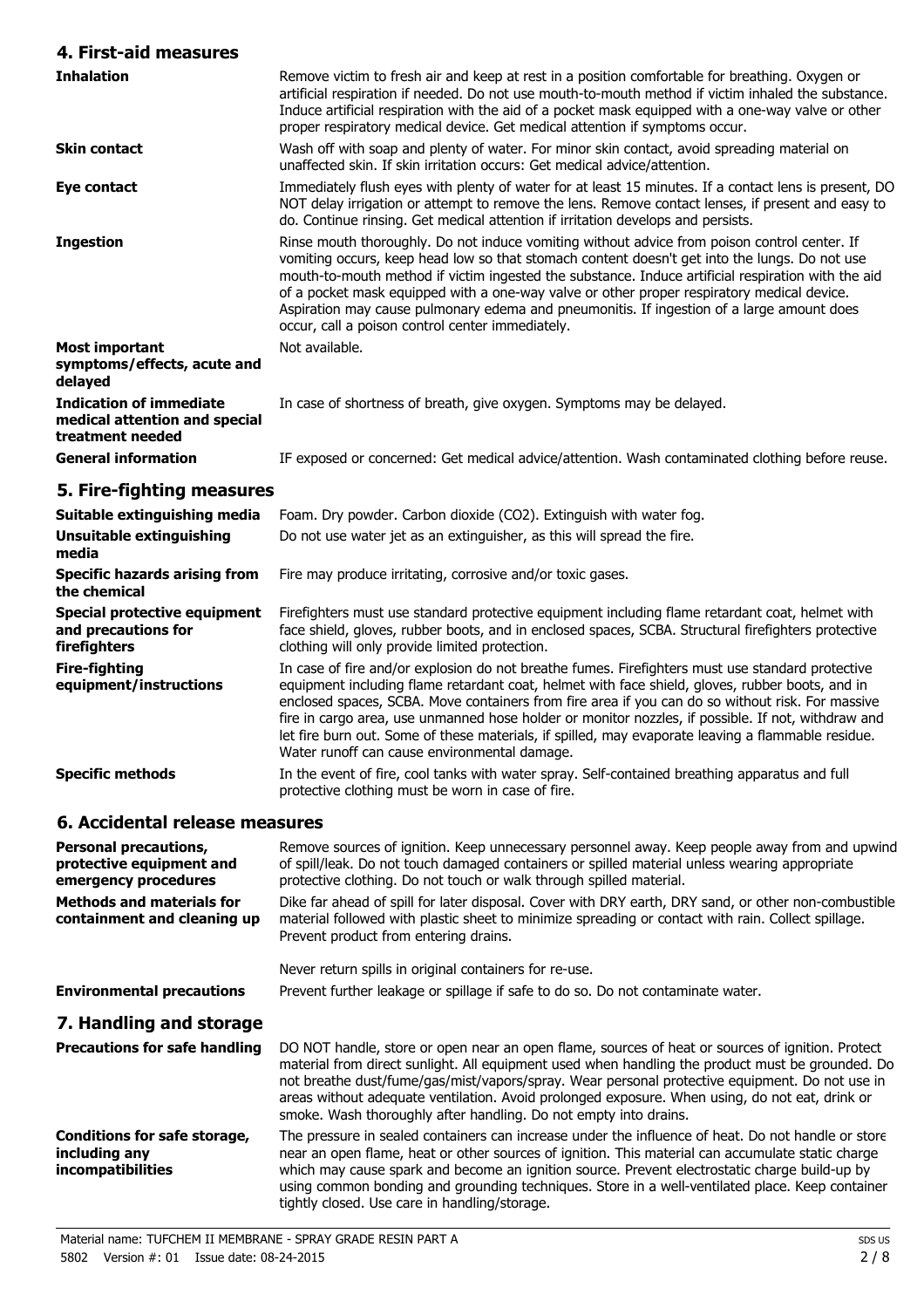## **8. Exposure controls/personal protection**

### **Occupational exposure limits**

| <b>Components</b>                                          | US. OSHA Table Z-1 Limits for Air Contaminants (29 CFR 1910.1000)<br><b>Type</b>                                                                                                                                                                                     | <b>Value</b>                               |                                           |
|------------------------------------------------------------|----------------------------------------------------------------------------------------------------------------------------------------------------------------------------------------------------------------------------------------------------------------------|--------------------------------------------|-------------------------------------------|
| STODDARD SOLVENT (CAS<br>8052-41-3)                        | PEL                                                                                                                                                                                                                                                                  | 2900 mg/m3                                 |                                           |
|                                                            |                                                                                                                                                                                                                                                                      | 500 ppm                                    |                                           |
| US. OSHA Table Z-3 (29 CFR 1910.1000)<br><b>Components</b> | <b>Type</b>                                                                                                                                                                                                                                                          | <b>Value</b>                               | Form                                      |
| QUARTZ (CAS 14808-60-7)                                    | <b>TWA</b>                                                                                                                                                                                                                                                           | $0.3$ mg/m $3$<br>$0.1$ mg/m3<br>2.4 mppcf | Total dust.<br>Respirable.<br>Respirable. |
| <b>US. ACGIH Threshold Limit Values</b>                    |                                                                                                                                                                                                                                                                      |                                            |                                           |
| <b>Components</b>                                          | <b>Type</b>                                                                                                                                                                                                                                                          | <b>Value</b>                               | Form                                      |
| ASPHALT (CAS 8052-42-4)                                    | <b>TWA</b>                                                                                                                                                                                                                                                           | $0.5$ mg/m3                                | Inhalable fraction.                       |
| QUARTZ (CAS 14808-60-7)                                    | <b>TWA</b>                                                                                                                                                                                                                                                           | $0.025$ mg/m3                              | Respirable fraction.                      |
| STODDARD SOLVENT (CAS<br>8052-41-3)                        | <b>TWA</b>                                                                                                                                                                                                                                                           | $100$ ppm                                  |                                           |
| US. NIOSH: Pocket Guide to Chemical Hazards                |                                                                                                                                                                                                                                                                      |                                            |                                           |
| <b>Components</b>                                          | <b>Type</b>                                                                                                                                                                                                                                                          | <b>Value</b>                               | Form                                      |
| ASPHALT (CAS 8052-42-4)                                    | Ceiling                                                                                                                                                                                                                                                              | 5 mg/m $3$                                 | Fume.                                     |
| QUARTZ (CAS 14808-60-7)                                    | <b>TWA</b>                                                                                                                                                                                                                                                           | $0.05$ mg/m3                               | Respirable dust.                          |
| STODDARD SOLVENT (CAS<br>8052-41-3)                        | Ceiling                                                                                                                                                                                                                                                              | 1800 mg/m3                                 |                                           |
|                                                            | <b>TWA</b>                                                                                                                                                                                                                                                           | 350 mg/m3                                  |                                           |
| <b>Biological limit values</b>                             | No biological exposure limits noted for the ingredient(s).                                                                                                                                                                                                           |                                            |                                           |
| Appropriate engineering<br>controls                        | Provide adequate ventilation, including appropriate local extraction, to ensure that the defined<br>occupational exposure limit is not exceeded.                                                                                                                     |                                            |                                           |
|                                                            | Individual protection measures, such as personal protective equipment                                                                                                                                                                                                |                                            |                                           |
| <b>Eye/face protection</b>                                 | Chemical goggles are recommended.                                                                                                                                                                                                                                    |                                            |                                           |
| <b>Hand protection</b>                                     | Chemical resistant gloves are recommended. If contact with forearms is likely wear gauntlet style<br>gloves.                                                                                                                                                         |                                            |                                           |
| <b>Other</b>                                               | Wear appropriate chemical resistant clothing. Chemical resistant gloves.                                                                                                                                                                                             |                                            |                                           |
| <b>Skin protection</b>                                     |                                                                                                                                                                                                                                                                      |                                            |                                           |
| <b>Respiratory protection</b>                              | When workers are facing concentrations above the exposure limit they must use appropriate<br>certified respirators.                                                                                                                                                  |                                            |                                           |
| <b>Thermal hazards</b>                                     | Not available.                                                                                                                                                                                                                                                       |                                            |                                           |
| <b>General hygiene</b><br>considerations                   | When using do not smoke. When using, do not eat, drink or smoke. Avoid contact with eyes. Avoid<br>contact with skin. Wash hands before breaks and immediately after handling the product. Handle in<br>accordance with good industrial hygiene and safety practice. |                                            |                                           |
| 9. Physical and chemical properties                        |                                                                                                                                                                                                                                                                      |                                            |                                           |
| Appearance                                                 | <b>Black liquid</b>                                                                                                                                                                                                                                                  |                                            |                                           |
|                                                            |                                                                                                                                                                                                                                                                      |                                            |                                           |

| <b>Appearance</b>                          | <b>Black liquid</b>               |
|--------------------------------------------|-----------------------------------|
| <b>Physical state</b>                      | Liguid.                           |
| Form                                       | Semi-solid at ambient temperature |
| Color                                      | <b>Black</b>                      |
| Odor                                       | Not available.                    |
| <b>Odor threshold</b>                      | Not available.                    |
| рH                                         | Not available.                    |
| Melting point/freezing point               | Not available.                    |
| Initial boiling point and<br>boiling range | 300 - 360 °F (148.89 - 182.22 °C) |
| <b>Flash point</b>                         | 100.0 - 140.0 °F (37.8 - 60.0 °C) |
| <b>Evaporation rate</b>                    | Not available.                    |
| <b>Flammability (solid, gas)</b>           | Not available.                    |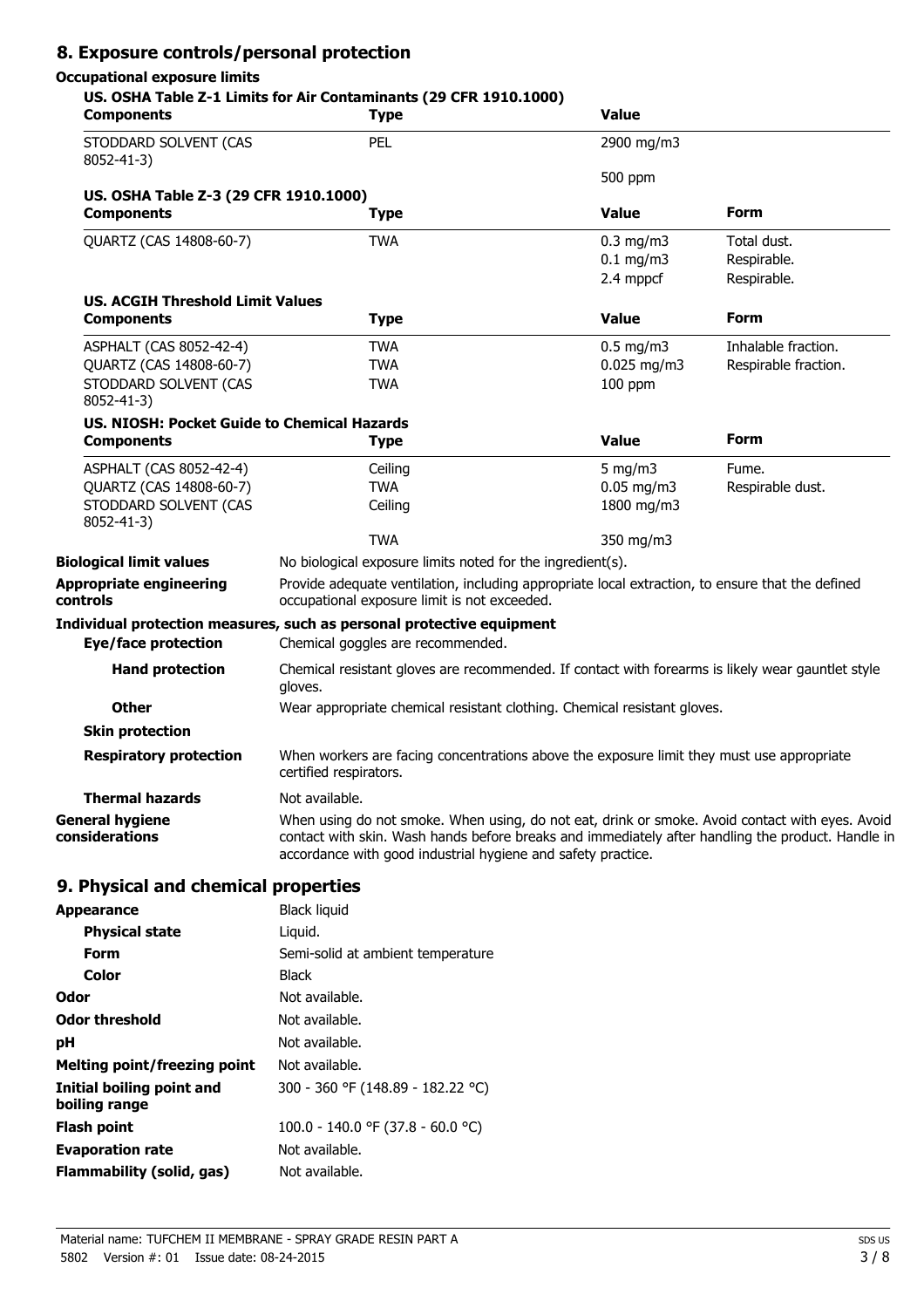#### **Upper/lower flammability or explosive limits**

| <b>PPC:/ion.c. hanningpinty of capital.</b>       |                |
|---------------------------------------------------|----------------|
| Flammability limit - lower Not available.<br>(%)  |                |
| <b>Flammability limit -</b><br>upper $(\%)$       | Not available. |
| <b>Explosive limit - lower</b><br>(%)             | Not available. |
| <b>Explosive limit - upper</b><br>(%)             | Not available. |
| Vapor pressure                                    | Not available. |
| Vapor density                                     | Not available. |
| <b>Relative density</b>                           | Not available. |
| Solubility(ies)                                   |                |
| Solubility (water)                                | Not available. |
| <b>Partition coefficient</b><br>(n-octanol/water) | Not available. |
| <b>Auto-ignition temperature</b>                  | Not available. |
| <b>Decomposition temperature</b>                  | Not available. |
| <b>Viscosity</b>                                  | Not available. |
| <b>Other information</b>                          |                |
| <b>Specific gravity</b>                           | $1 - 1.05$     |
| VOC (Weight %)                                    | $1.23$ lb/gal  |

## **10. Stability and reactivity**

| <b>Reactivity</b>                            | Not available.                              |
|----------------------------------------------|---------------------------------------------|
| <b>Chemical stability</b>                    | Stable under normal temperature conditions. |
| <b>Possibility of hazardous</b><br>reactions | Hazardous polymerization does not occur.    |
| <b>Conditions to avoid</b>                   | Heat, flames and sparks.                    |
| Incompatible materials                       | Strong oxidizing agents.                    |
| <b>Hazardous decomposition</b><br>products   | Irritants. Toxic gas.                       |

## **11. Toxicological information**

#### **Information on likely routes of exposure**

| <b>Ingestion</b>                                  | May cause discomfort if swallowed. However, ingestion is not likely to be a primary route of<br>occupational exposure.            |
|---------------------------------------------------|-----------------------------------------------------------------------------------------------------------------------------------|
| <b>Inhalation</b>                                 | May cause irritation to the respiratory system. However, this product does not currently meet the<br>criteria for classification. |
| <b>Skin contact</b>                               | Frequent or prolonged contact may defat and dry the skin, leading to discomfort and dermatitis.                                   |
| Eye contact                                       | Causes eye irritation.                                                                                                            |
| Symptoms related to the<br>physical, chemical and | Not available.                                                                                                                    |

#### **Information on toxicological effects**

**toxicological characteristics**

| <b>Acute toxicity</b> | Not classified.                                              |                            |
|-----------------------|--------------------------------------------------------------|----------------------------|
| <b>Product</b>        | <b>Species</b>                                               | <b>Test Results</b>        |
|                       | TUFCHEM II MEMBRANE - SPRAY GRADE RESIN PART A (CAS Mixture) |                            |
| <b>Acute</b>          |                                                              |                            |
| <b>Oral</b>           |                                                              |                            |
| LD50                  | Mouse                                                        | 35531.2383 mg/kg estimated |
|                       | Rabbit                                                       | 1179.1063 ml/kg estimated  |
|                       | Rat                                                          | 29362.1797 mg/kg estimated |
| Other                 |                                                              |                            |
| LD50                  | Rat                                                          | 45238.0938 mg/kg estimated |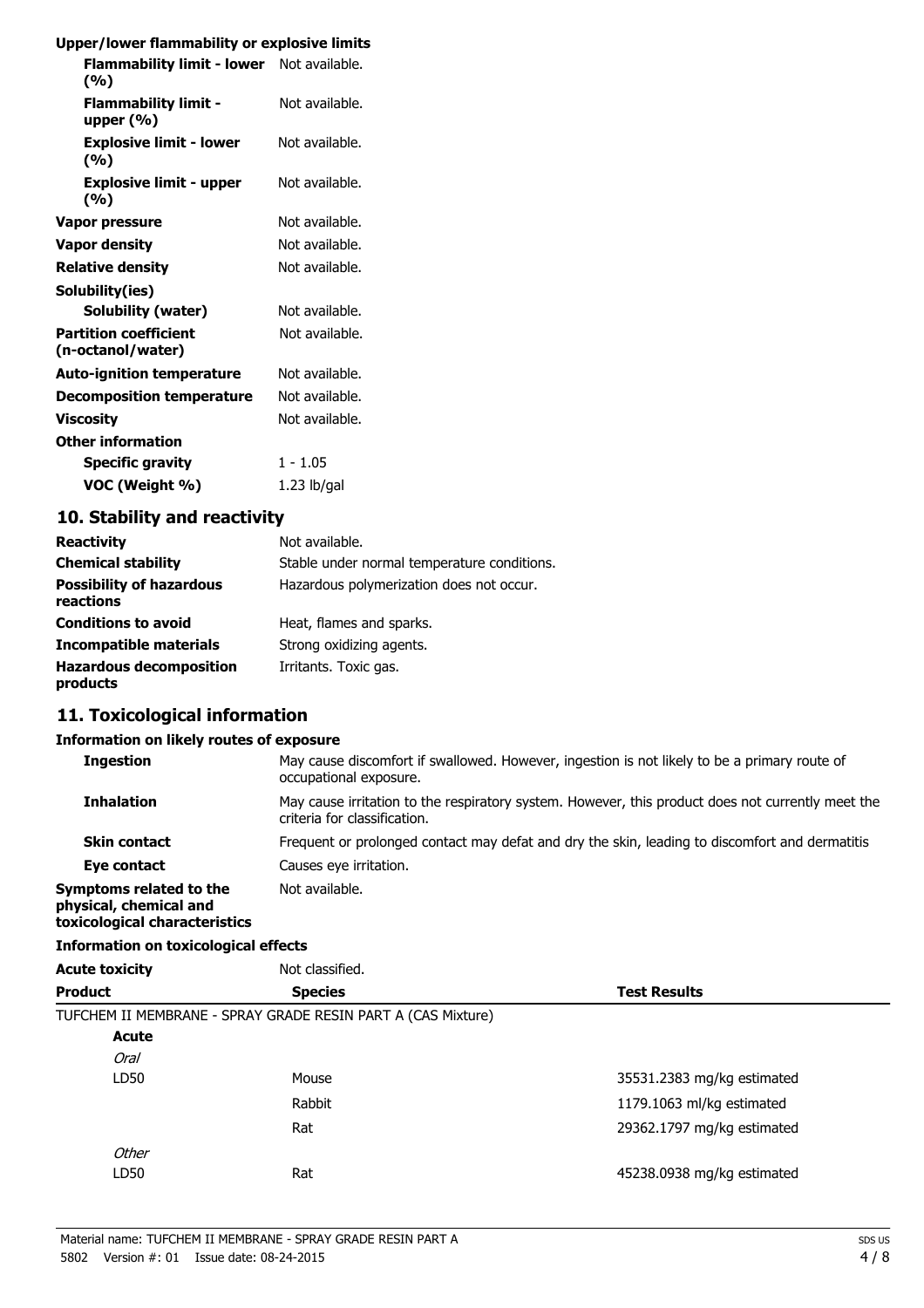| <b>Components</b>                                                                               | <b>Species</b>                                                                                                                                                                                                            | <b>Test Results</b>                                                                                                                                                                                                                                                                                                                                                                                      |
|-------------------------------------------------------------------------------------------------|---------------------------------------------------------------------------------------------------------------------------------------------------------------------------------------------------------------------------|----------------------------------------------------------------------------------------------------------------------------------------------------------------------------------------------------------------------------------------------------------------------------------------------------------------------------------------------------------------------------------------------------------|
| PROPYLENE CARBONATE (CAS 108-32-7)                                                              |                                                                                                                                                                                                                           |                                                                                                                                                                                                                                                                                                                                                                                                          |
| <b>Acute</b>                                                                                    |                                                                                                                                                                                                                           |                                                                                                                                                                                                                                                                                                                                                                                                          |
| Oral                                                                                            |                                                                                                                                                                                                                           |                                                                                                                                                                                                                                                                                                                                                                                                          |
| LD50                                                                                            | Rabbit                                                                                                                                                                                                                    | $> 20$ ml/kg                                                                                                                                                                                                                                                                                                                                                                                             |
| * Estimates for product may be based on additional component data not shown.                    |                                                                                                                                                                                                                           |                                                                                                                                                                                                                                                                                                                                                                                                          |
| <b>Skin corrosion/irritation</b>                                                                |                                                                                                                                                                                                                           | May cause defatting of the skin, but is neither an irritant nor a sensitizer.                                                                                                                                                                                                                                                                                                                            |
| Serious eye damage/eye<br>irritation                                                            | Not classified. May be irritating to eyes.                                                                                                                                                                                |                                                                                                                                                                                                                                                                                                                                                                                                          |
| Respiratory or skin sensitization                                                               |                                                                                                                                                                                                                           |                                                                                                                                                                                                                                                                                                                                                                                                          |
| <b>Respiratory sensitization</b>                                                                | Not available.                                                                                                                                                                                                            |                                                                                                                                                                                                                                                                                                                                                                                                          |
| <b>Skin sensitization</b>                                                                       | Irritating to skin.                                                                                                                                                                                                       |                                                                                                                                                                                                                                                                                                                                                                                                          |
| <b>Germ cell mutagenicity</b>                                                                   | No data available to indicate product or any components present at greater than 0.1% are<br>mutagenic or genotoxic.                                                                                                       |                                                                                                                                                                                                                                                                                                                                                                                                          |
| Carcinogenicity                                                                                 | Risk of cancer cannot be excluded with prolonged exposure. This product contains crystalline silica.<br>Silica is a known carcinogen; however in this encapsulated form the normal routes of exposure are<br>unavailable. |                                                                                                                                                                                                                                                                                                                                                                                                          |
| <b>IARC Monographs. Overall Evaluation of Carcinogenicity</b>                                   |                                                                                                                                                                                                                           |                                                                                                                                                                                                                                                                                                                                                                                                          |
| ASPHALT (CAS 8052-42-4)                                                                         |                                                                                                                                                                                                                           | 2B Possibly carcinogenic to humans.                                                                                                                                                                                                                                                                                                                                                                      |
| QUARTZ (CAS 14808-60-7)                                                                         |                                                                                                                                                                                                                           | 1 Carcinogenic to humans.                                                                                                                                                                                                                                                                                                                                                                                |
| STODDARD SOLVENT (CAS 8052-41-3)<br>US. National Toxicology Program (NTP) Report on Carcinogens |                                                                                                                                                                                                                           | 3 Not classifiable as to carcinogenicity to humans.                                                                                                                                                                                                                                                                                                                                                      |
| QUARTZ (CAS 14808-60-7)                                                                         |                                                                                                                                                                                                                           | Known To Be Human Carcinogen.                                                                                                                                                                                                                                                                                                                                                                            |
| US. OSHA Specifically Regulated Substances (29 CFR 1910.1001-1050)                              |                                                                                                                                                                                                                           |                                                                                                                                                                                                                                                                                                                                                                                                          |
| Not listed.                                                                                     |                                                                                                                                                                                                                           |                                                                                                                                                                                                                                                                                                                                                                                                          |
| <b>Reproductive toxicity</b>                                                                    |                                                                                                                                                                                                                           | Based on available data, the classification criteria are not met.                                                                                                                                                                                                                                                                                                                                        |
| <b>Specific target organ toxicity</b><br>- single exposure                                      | Not available.                                                                                                                                                                                                            |                                                                                                                                                                                                                                                                                                                                                                                                          |
| <b>Specific target organ toxicity</b><br>- repeated exposure                                    | Not available.                                                                                                                                                                                                            |                                                                                                                                                                                                                                                                                                                                                                                                          |
| <b>Aspiration hazard</b>                                                                        | Not classified.                                                                                                                                                                                                           |                                                                                                                                                                                                                                                                                                                                                                                                          |
| <b>Chronic effects</b>                                                                          |                                                                                                                                                                                                                           | Not expected to be hazardous by OSHA criteria.                                                                                                                                                                                                                                                                                                                                                           |
| <b>Further information</b>                                                                      | Symptoms may be delayed.                                                                                                                                                                                                  |                                                                                                                                                                                                                                                                                                                                                                                                          |
| 12. Ecological information                                                                      |                                                                                                                                                                                                                           |                                                                                                                                                                                                                                                                                                                                                                                                          |
| <b>Ecotoxicity</b>                                                                              |                                                                                                                                                                                                                           | Components of this product are hazardous to aquatic life. Accumulation in aquatic organisms is<br>expected. Not expected to be harmful to aquatic organisms.                                                                                                                                                                                                                                             |
| <b>Product</b>                                                                                  |                                                                                                                                                                                                                           | <b>Test Results</b><br><b>Species</b>                                                                                                                                                                                                                                                                                                                                                                    |
| TUFCHEM II MEMBRANE - SPRAY GRADE RESIN PART A (CAS Mixture)                                    |                                                                                                                                                                                                                           |                                                                                                                                                                                                                                                                                                                                                                                                          |
| <b>Fish</b>                                                                                     | <b>LC50</b><br>Fish                                                                                                                                                                                                       | 2454.1477 mg/l, 96 hours estimated                                                                                                                                                                                                                                                                                                                                                                       |
| * Estimates for product may be based on additional component data not shown.                    |                                                                                                                                                                                                                           |                                                                                                                                                                                                                                                                                                                                                                                                          |
| <b>Persistence and degradability</b>                                                            | Not available.                                                                                                                                                                                                            |                                                                                                                                                                                                                                                                                                                                                                                                          |
| <b>Bioaccumulative potential</b>                                                                | Not available.                                                                                                                                                                                                            |                                                                                                                                                                                                                                                                                                                                                                                                          |
| Partition coefficient n-octanol / water (log Kow)<br>PROPYLENE CARBONATE                        |                                                                                                                                                                                                                           | $-0.41$                                                                                                                                                                                                                                                                                                                                                                                                  |
| STODDARD SOLVENT                                                                                |                                                                                                                                                                                                                           | $3.16 - 7.15$                                                                                                                                                                                                                                                                                                                                                                                            |
| <b>Mobility in soil</b>                                                                         | Not available.                                                                                                                                                                                                            |                                                                                                                                                                                                                                                                                                                                                                                                          |
| <b>Other adverse effects</b>                                                                    | Not available.                                                                                                                                                                                                            |                                                                                                                                                                                                                                                                                                                                                                                                          |
| 13. Disposal considerations                                                                     |                                                                                                                                                                                                                           |                                                                                                                                                                                                                                                                                                                                                                                                          |
| <b>Disposal instructions</b>                                                                    | regulations.                                                                                                                                                                                                              | Contract with a disposal operator licensed by the Law on Disposal and Cleaning. Dispose of this<br>material and its container to hazardous or special waste collection point. If discarded, this product<br>is considered a RCRA ignitable waste, D001. Dispose of contents/container in accordance with<br>local/regional/national/international regulations. Dispose in accordance with all applicable |
| <b>Hazardous waste code</b>                                                                     |                                                                                                                                                                                                                           | D001: Waste Flammable material with a flash point <140 F                                                                                                                                                                                                                                                                                                                                                 |
| Material name: TUFCHEM II MEMBRANE - SPRAY GRADE RESIN PART A                                   | 2045                                                                                                                                                                                                                      | SDS US<br><b>FIQ</b>                                                                                                                                                                                                                                                                                                                                                                                     |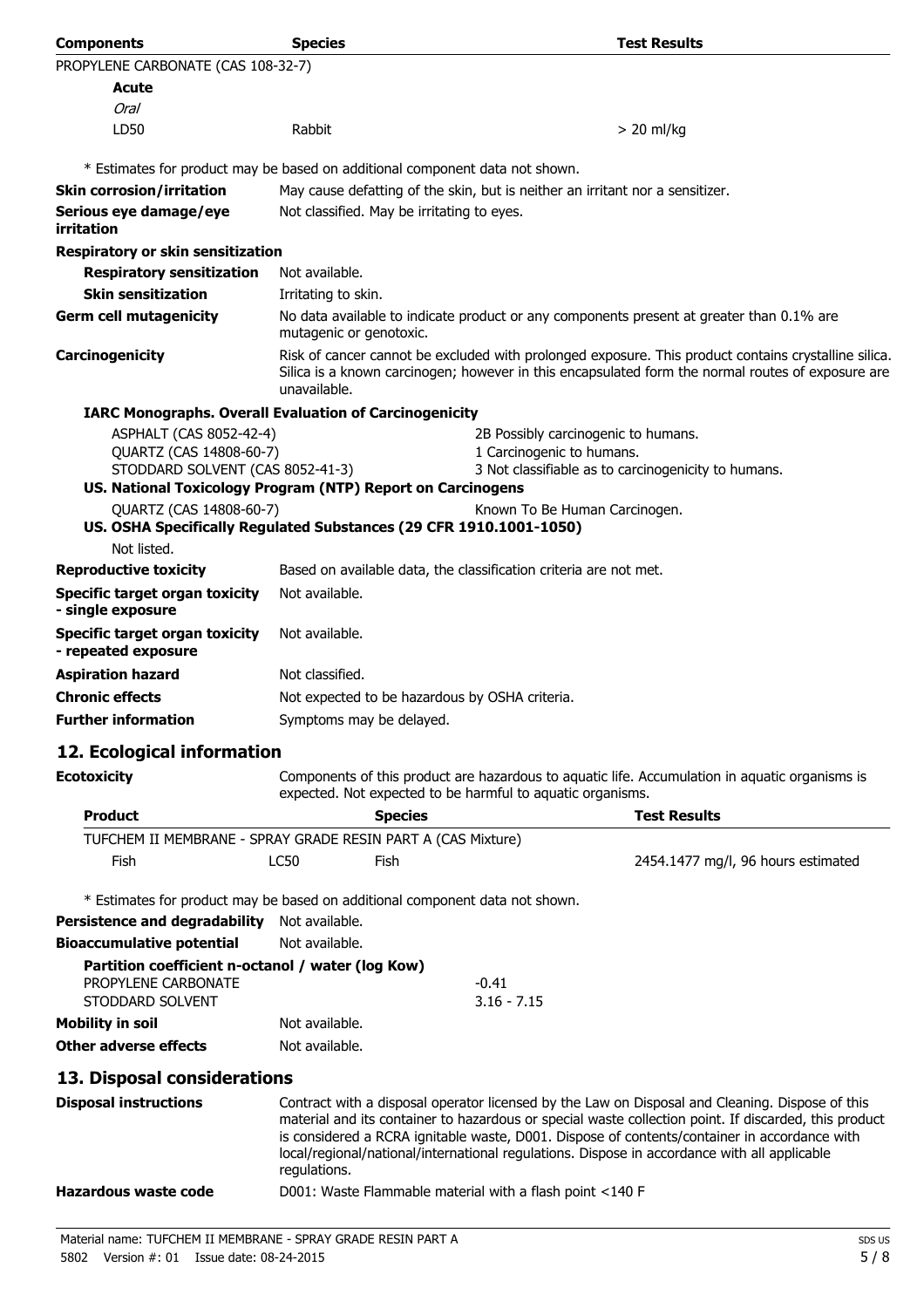| Waste from residues /<br>unused products | Dispose of in accordance with local regulations.               |
|------------------------------------------|----------------------------------------------------------------|
| Contaminated packaging                   | Offer rinsed packaging material to local recycling facilities. |

## **14. Transport information**

| <b>DOT</b>                                   |                                                                                                |
|----------------------------------------------|------------------------------------------------------------------------------------------------|
| <b>UN number</b>                             | <b>UN1999</b>                                                                                  |
| UN proper shipping name                      | Tars, liquid                                                                                   |
| <b>Transport hazard class(es)</b>            |                                                                                                |
| <b>Class</b>                                 | Combustible Liquid                                                                             |
| <b>Subsidiary risk</b>                       | $\overline{\phantom{a}}$                                                                       |
| Label(s)                                     | 3                                                                                              |
| <b>Packing group</b>                         | Ш                                                                                              |
| <b>Environmental hazards</b>                 |                                                                                                |
| <b>Marine pollutant</b>                      | <b>No</b>                                                                                      |
| <b>Special precautions for</b>               | If shipped by ground in quantities LESS than 119 gallons (450 L): Not regulated as a hazardous |
| user                                         | material.                                                                                      |
| <b>Special provisions</b>                    | B1, B13, IB3, T1, TP3                                                                          |
| <b>Packaging exceptions</b>                  | 150                                                                                            |
| Packaging non bulk                           | 203                                                                                            |
| <b>Packaging bulk</b>                        | 242                                                                                            |
| <b>IATA</b>                                  |                                                                                                |
| <b>UN number</b>                             | <b>UN1999</b>                                                                                  |
| <b>UN proper shipping name</b>               | Tars, liquid                                                                                   |
| <b>Transport hazard class(es)</b>            |                                                                                                |
| <b>Class</b>                                 | 3                                                                                              |
| <b>Subsidiary risk</b>                       |                                                                                                |
| <b>Packing group</b>                         | Ш                                                                                              |
| <b>Environmental hazards</b>                 | No.                                                                                            |
| <b>ERG Code</b>                              | 3L                                                                                             |
| <b>Special precautions for</b>               | Not available.                                                                                 |
| user                                         |                                                                                                |
| <b>Other information</b>                     |                                                                                                |
| Passenger and cargo                          | Allowed.                                                                                       |
| aircraft                                     |                                                                                                |
| Cargo aircraft only                          | Allowed.                                                                                       |
| <b>IMDG</b>                                  |                                                                                                |
| <b>UN number</b>                             | <b>UN1999</b>                                                                                  |
| <b>UN proper shipping name</b>               | Tars, liquid                                                                                   |
| <b>Transport hazard class(es)</b>            |                                                                                                |
| <b>Class</b>                                 | 3                                                                                              |
| Subsidiary risk                              |                                                                                                |
| <b>Packing group</b>                         | Ш                                                                                              |
| <b>Environmental hazards</b>                 |                                                                                                |
| <b>Marine pollutant</b>                      | No.                                                                                            |
| <b>EmS</b><br><b>Special precautions for</b> | F-E, S-E                                                                                       |
| user                                         | Not available.                                                                                 |
| Transport in bulk according to               | Not available.                                                                                 |
| <b>Annex II of MARPOL 73/78</b>              |                                                                                                |
| and the IBC Code                             |                                                                                                |
| <b>DOT</b>                                   |                                                                                                |
|                                              |                                                                                                |

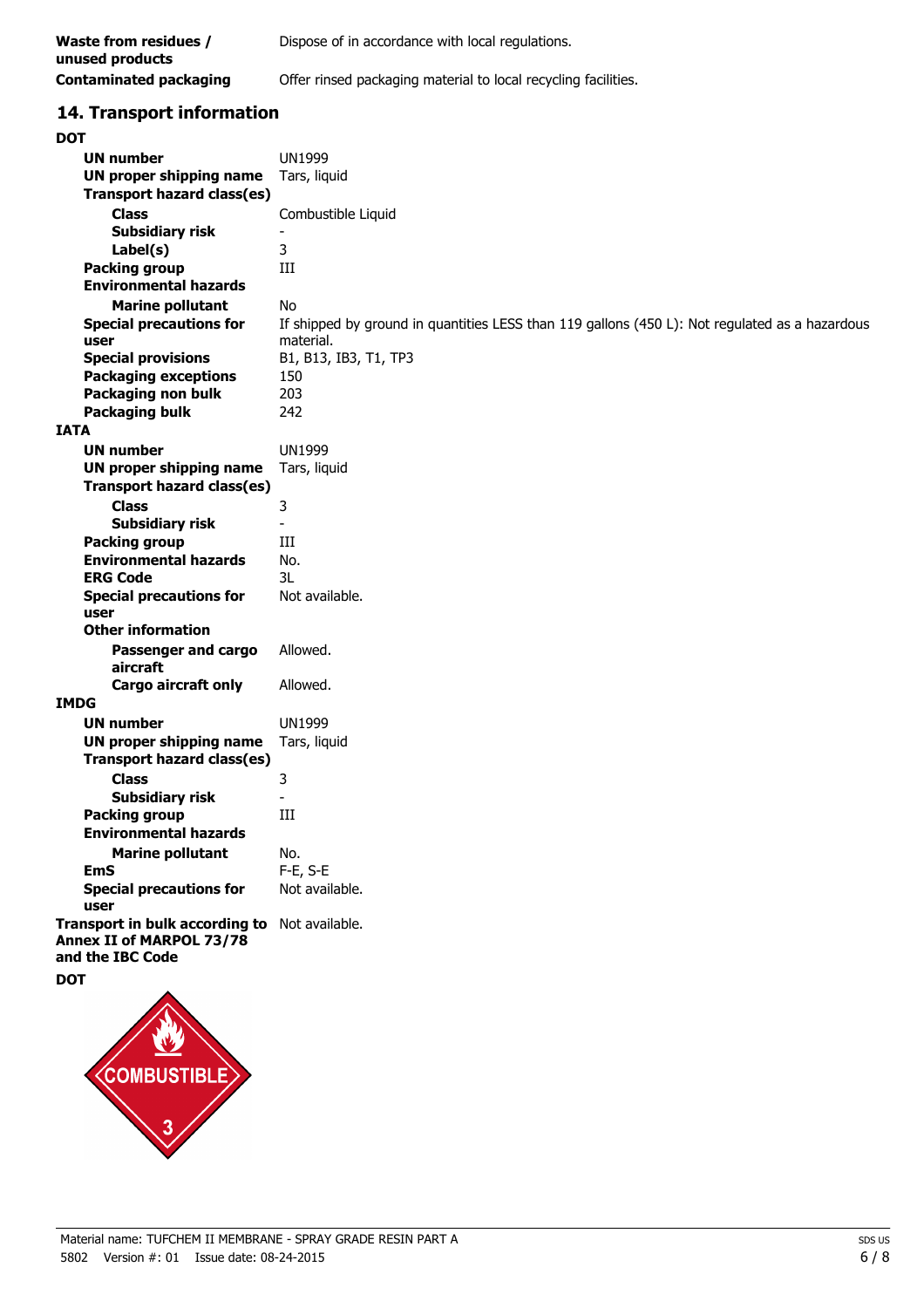**IATA; IMDG**



**Further information** If shipped by ground in quantities LESS than 119 gallons (450 L): Not regulated as a hazardous material. If shipped by vessel in individual containers that are less than 7.9 gallons (30 L) each, then IMDG 2.3.2.5 exception applies: Not regulated as a hazardous material.

#### **15. Regulatory information**

**US federal regulations** This product is a "Hazardous Chemical" as defined by the OSHA Hazard Communication Standard, 29 CFR 1910.1200. CERCLA/SARA Hazardous Substances - Not applicable.

**TSCA Section 12(b) Export Notification (40 CFR 707, Subpt. D)** Not regulated. **CERCLA Hazardous Substance List (40 CFR 302.4)** ASPHALT (CAS 8052-42-4) Listed. **US. OSHA Specifically Regulated Substances (29 CFR 1910.1001-1050)** Not listed. **Superfund Amendments and Reauthorization Act of 1986 (SARA) Hazard categories** Immediate Hazard - No Delayed Hazard - No Fire Hazard - Yes Pressure Hazard - No Reactivity Hazard - No **SARA 302 Extremely hazardous substance** Not listed. **SARA 311/312 Hazardous chemical** No **SARA 313 (TRI reporting)** Not regulated. **Other federal regulations Clean Air Act (CAA) Section 112 Hazardous Air Pollutants (HAPs) List** Not regulated. **Clean Air Act (CAA) Section 112(r) Accidental Release Prevention (40 CFR 68.130)** Not regulated. **Safe Drinking Water Act (SDWA)** Not regulated. **US state regulations** WARNING: This product contains a chemical known to the State of California to cause cancer. **US. Massachusetts RTK - Substance List** ASPHALT (CAS 8052-42-4) QUARTZ (CAS 14808-60-7) STODDARD SOLVENT (CAS 8052-41-3) **US. New Jersey Worker and Community Right-to-Know Act** Not regulated. **US. Pennsylvania RTK - Hazardous Substances** ASPHALT (CAS 8052-42-4) QUARTZ (CAS 14808-60-7) STODDARD SOLVENT (CAS 8052-41-3) **US. Rhode Island RTK** Not regulated. **US. California Proposition 65 US - California Proposition 65 - CRT: Listed date/Carcinogenic substance** ASPHALT (CAS 8052-42-4) Listed: January 1, 1990 QUARTZ (CAS 14808-60-7) Listed: October 1, 1988 Material name: TUFCHEM II MEMBRANE - SPRAY GRADE RESIN PART A